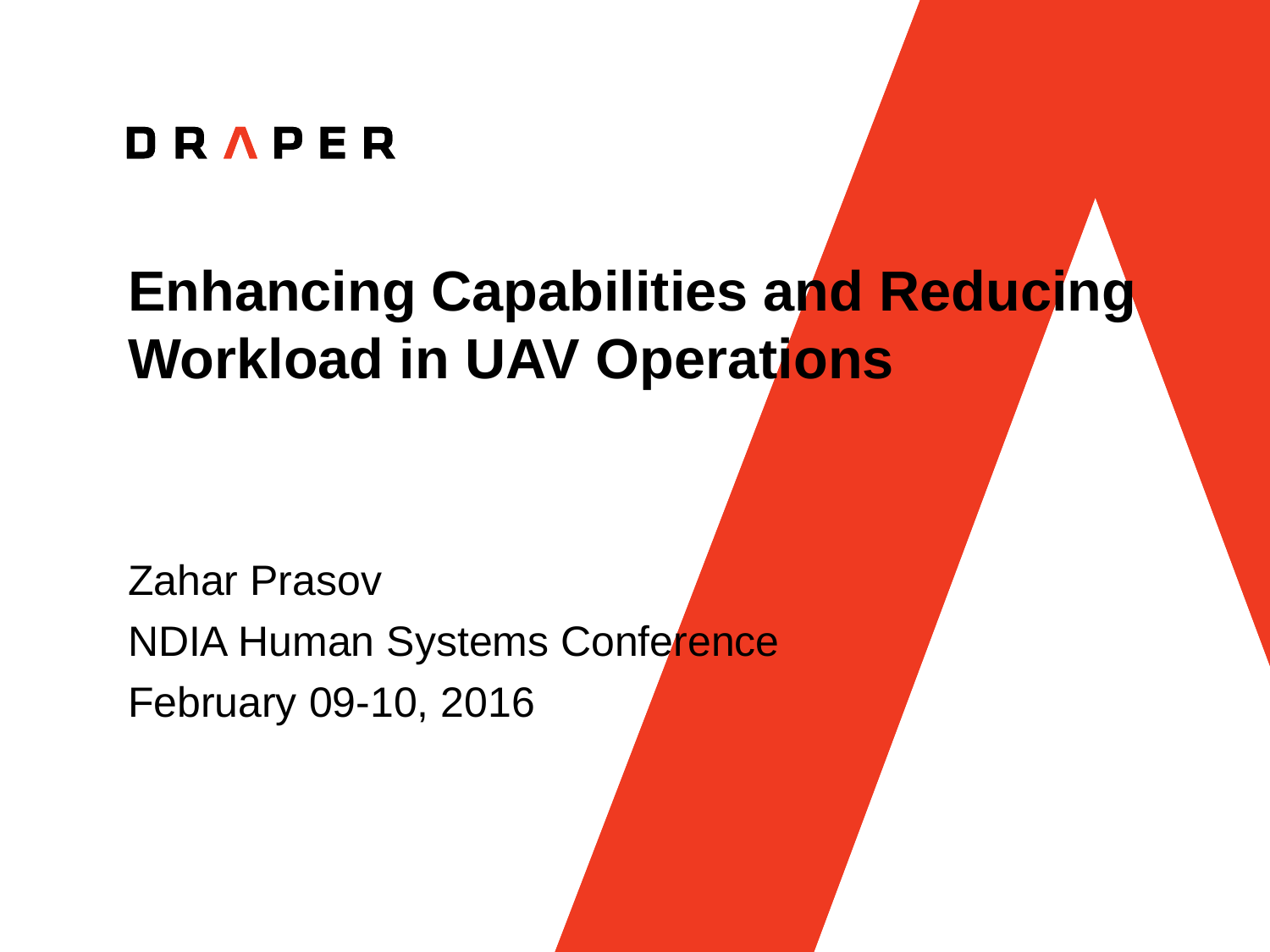**Background Workflow Analysis Solution Approach Conclusions**

### **Background**



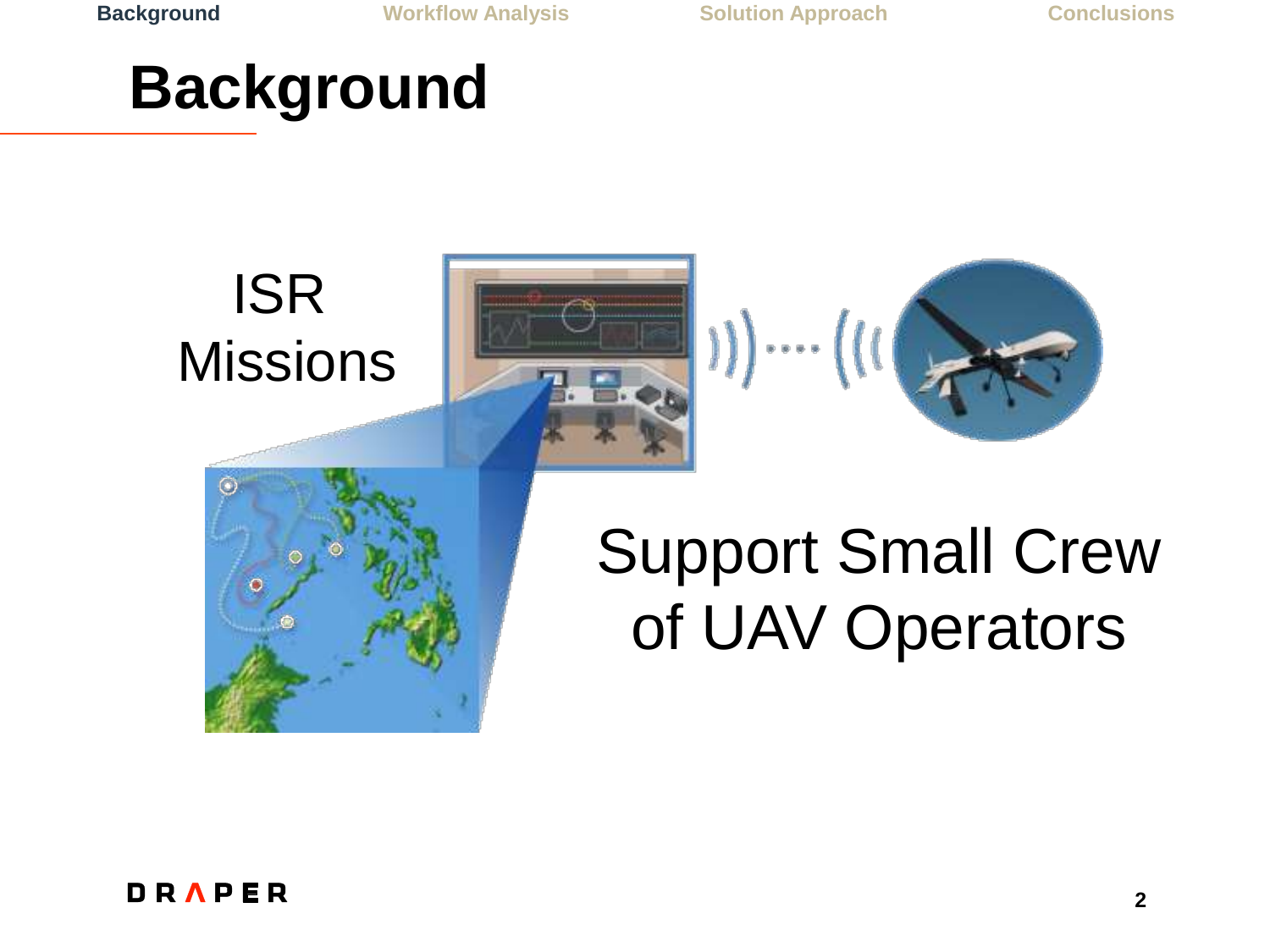### **Challenges**

# High Operational Cost





# 3-Operator Crew **:** 1 UAV



#### DRAPER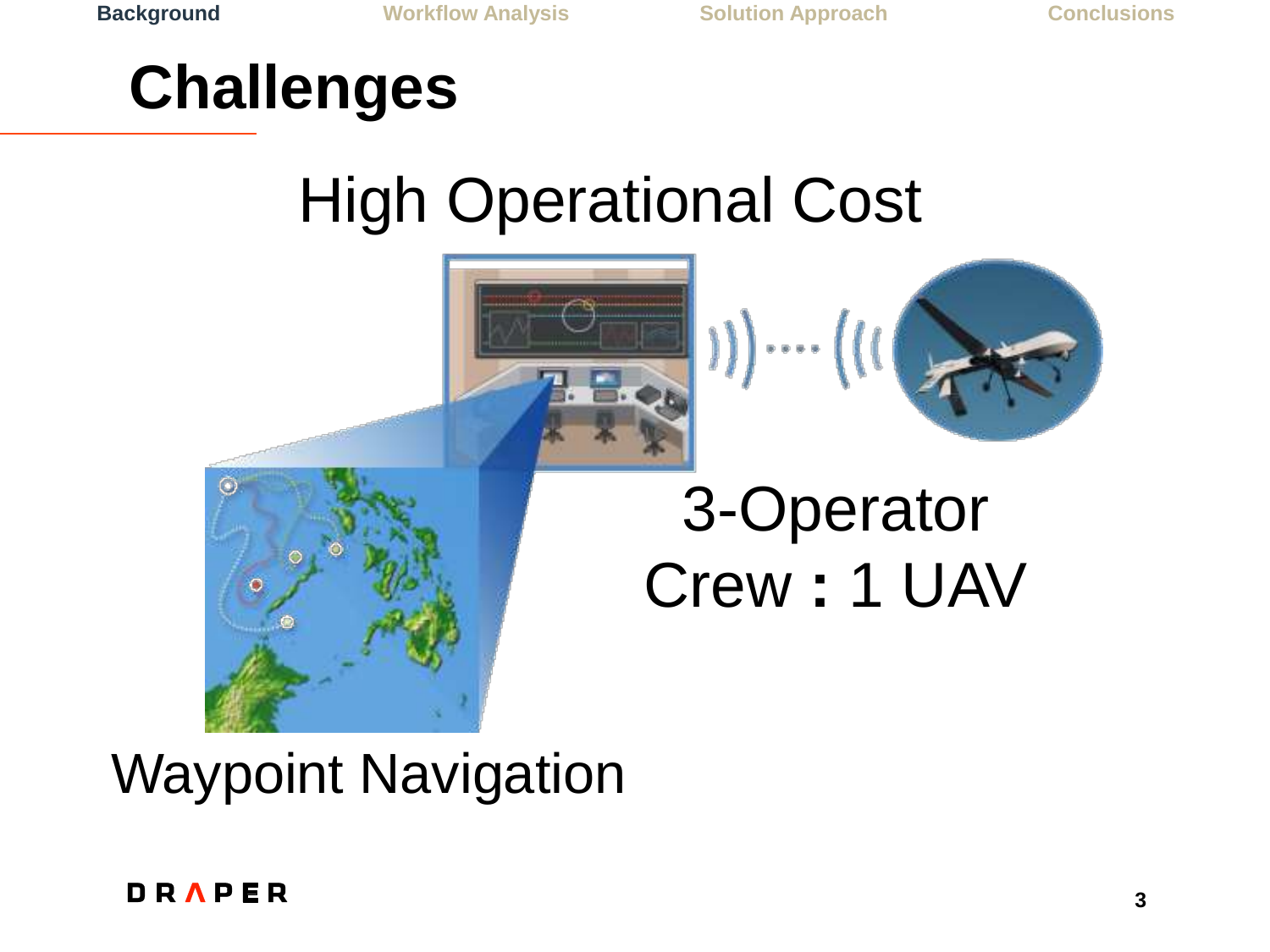**Background Workflow Analysis Solution Approach Conclusions**

### **Ideal Scenario**

### Supervisory Control of Multiple UAVs

### Pooled Resource Allocation

Enhanced Mission **Capability** 



DRAPER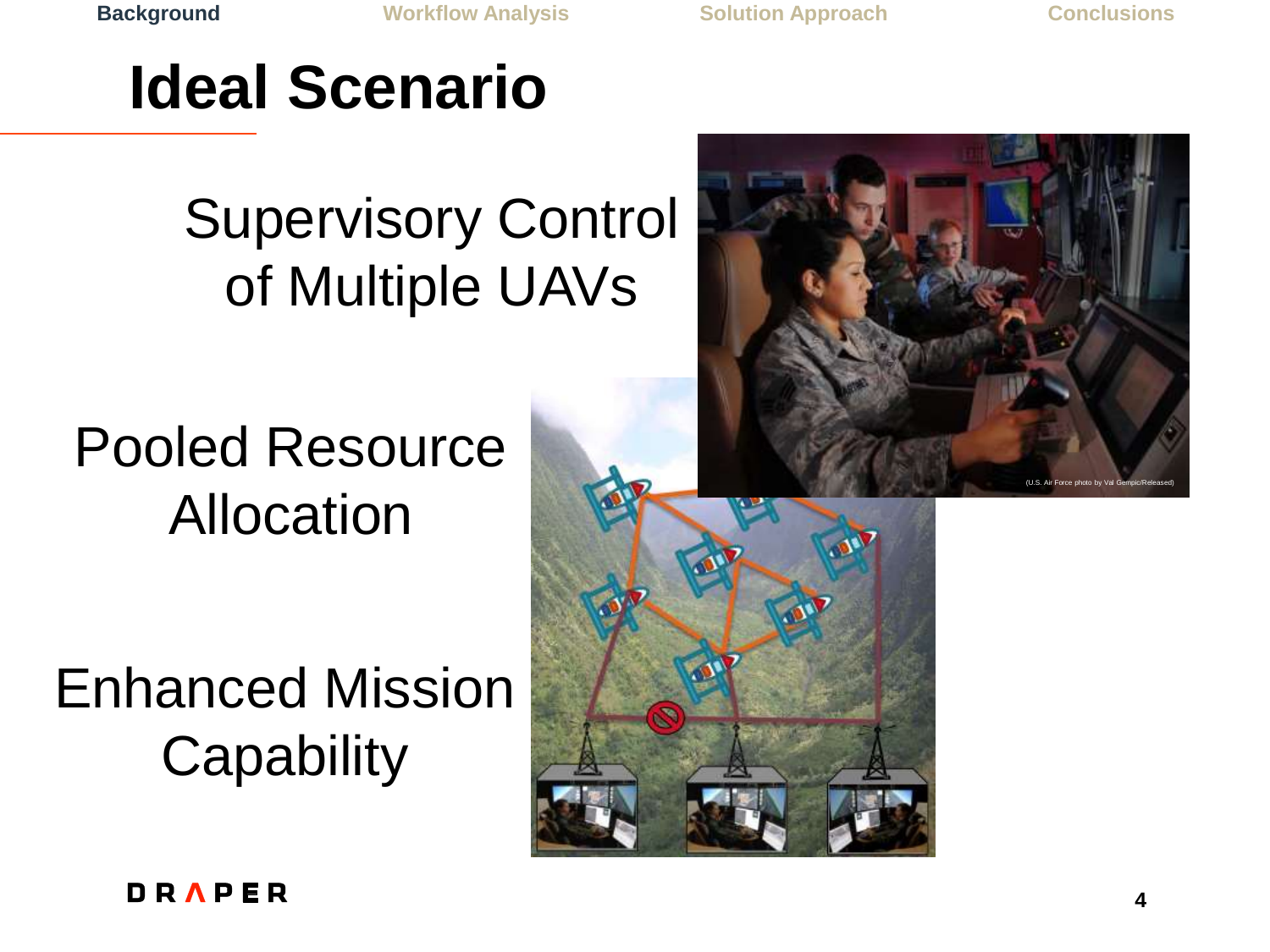### **How to achieve the ideal scenario?**

- 1. Enhance effectiveness of single UAV (single crew) missions
- 2. Reduce operational cost
- 3. Multi-UAV operations

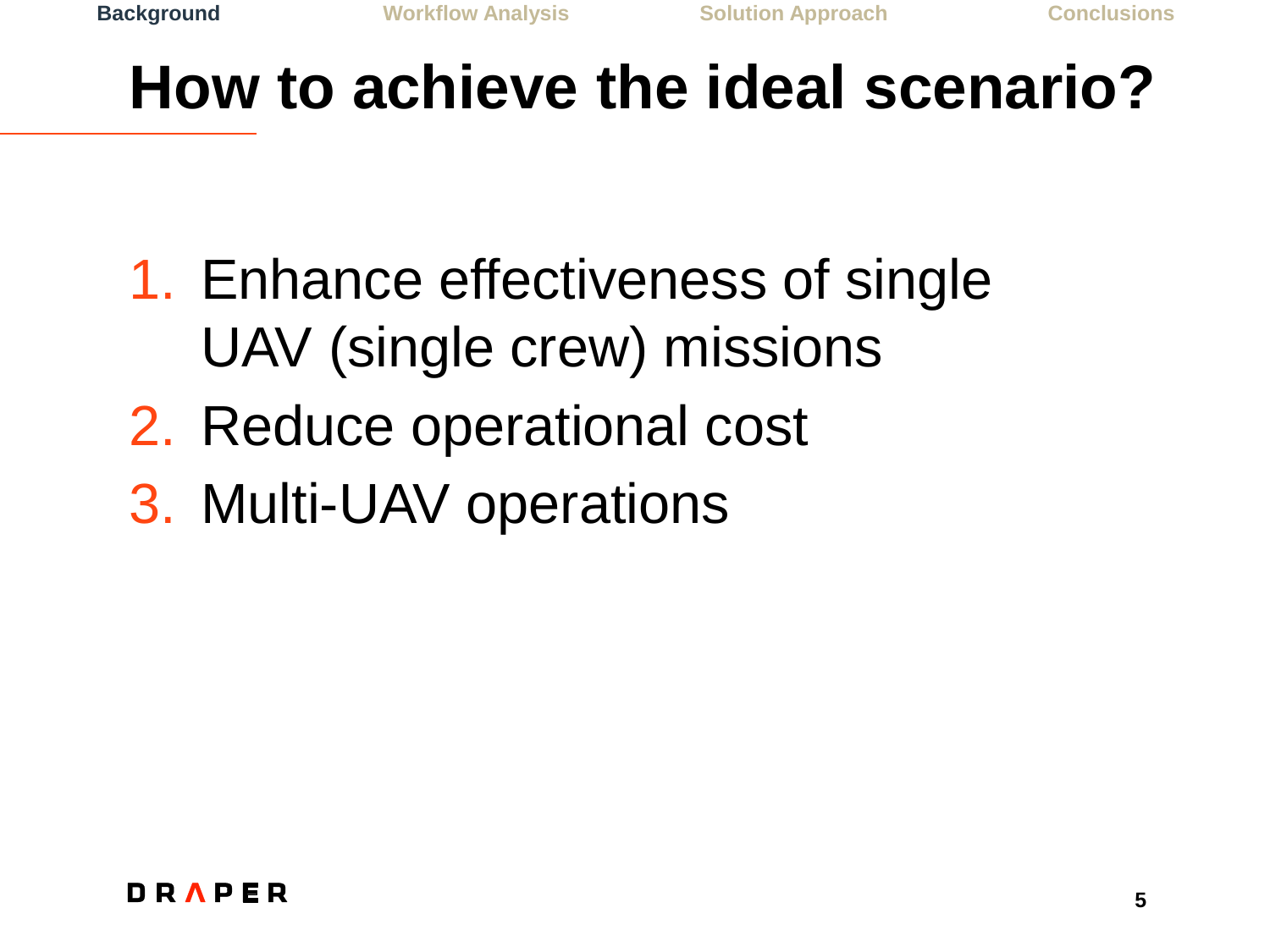### **How to achieve the ideal scenario?**

- 1. Enhance effectiveness of single UAV (single crew) missions
- 2. Reduce operational cost
- 3. Multi-UAV operations

### **Solution Approach via Multi-Agent Autonomous Reusable Software (MAARS)**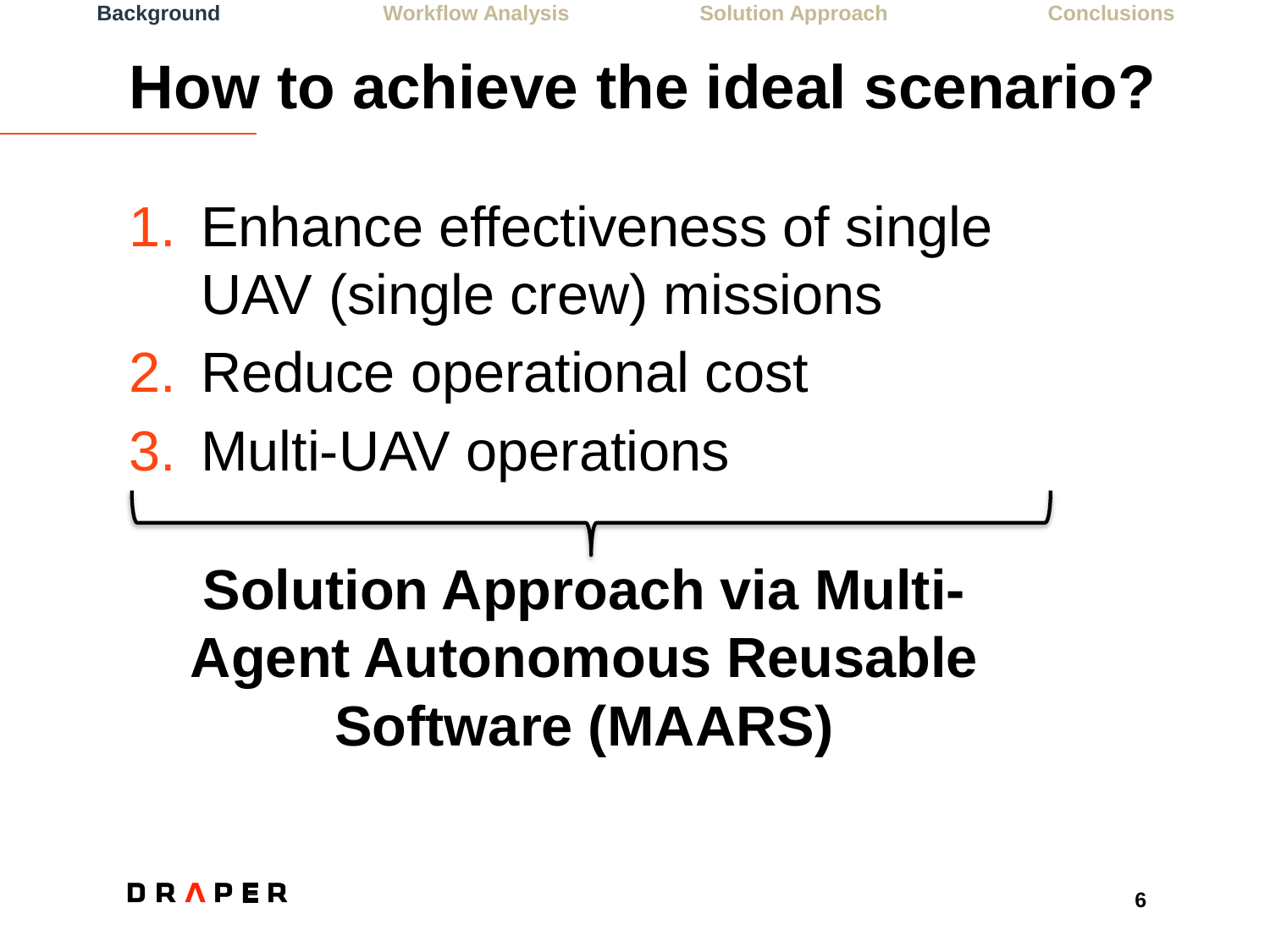### **Workflow Analysis**



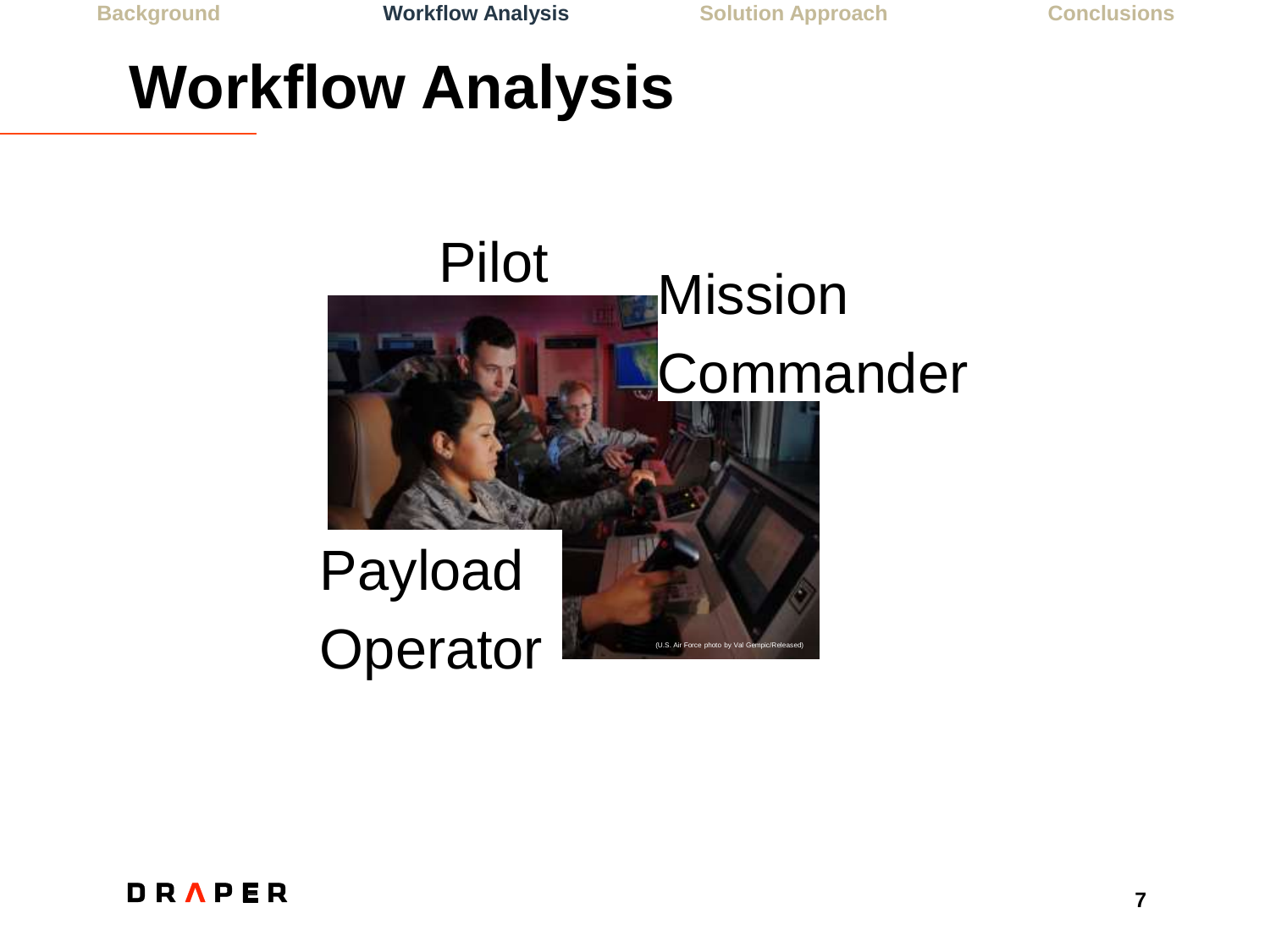### **Mission Stakeholders**

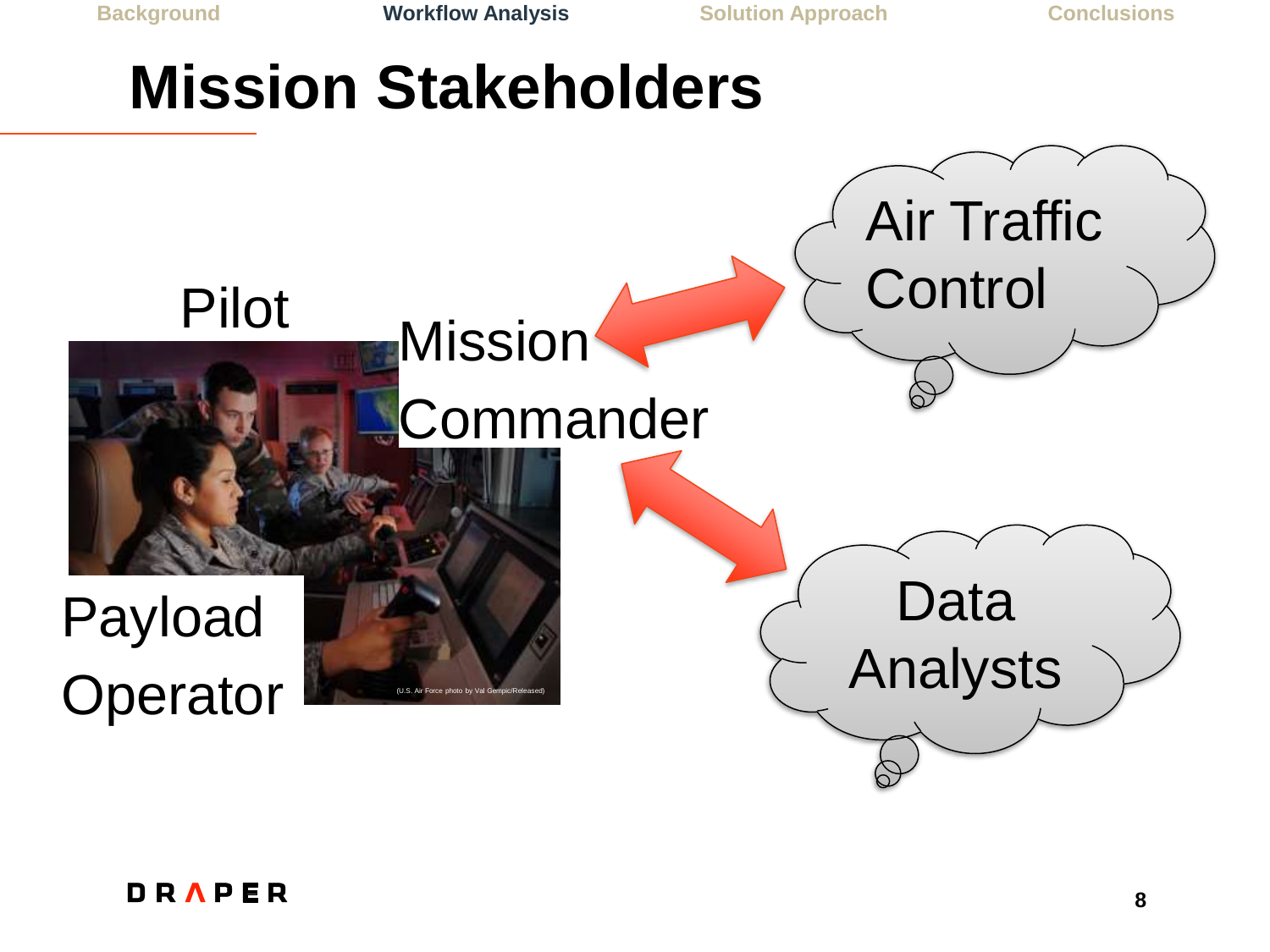### **Information Flow**

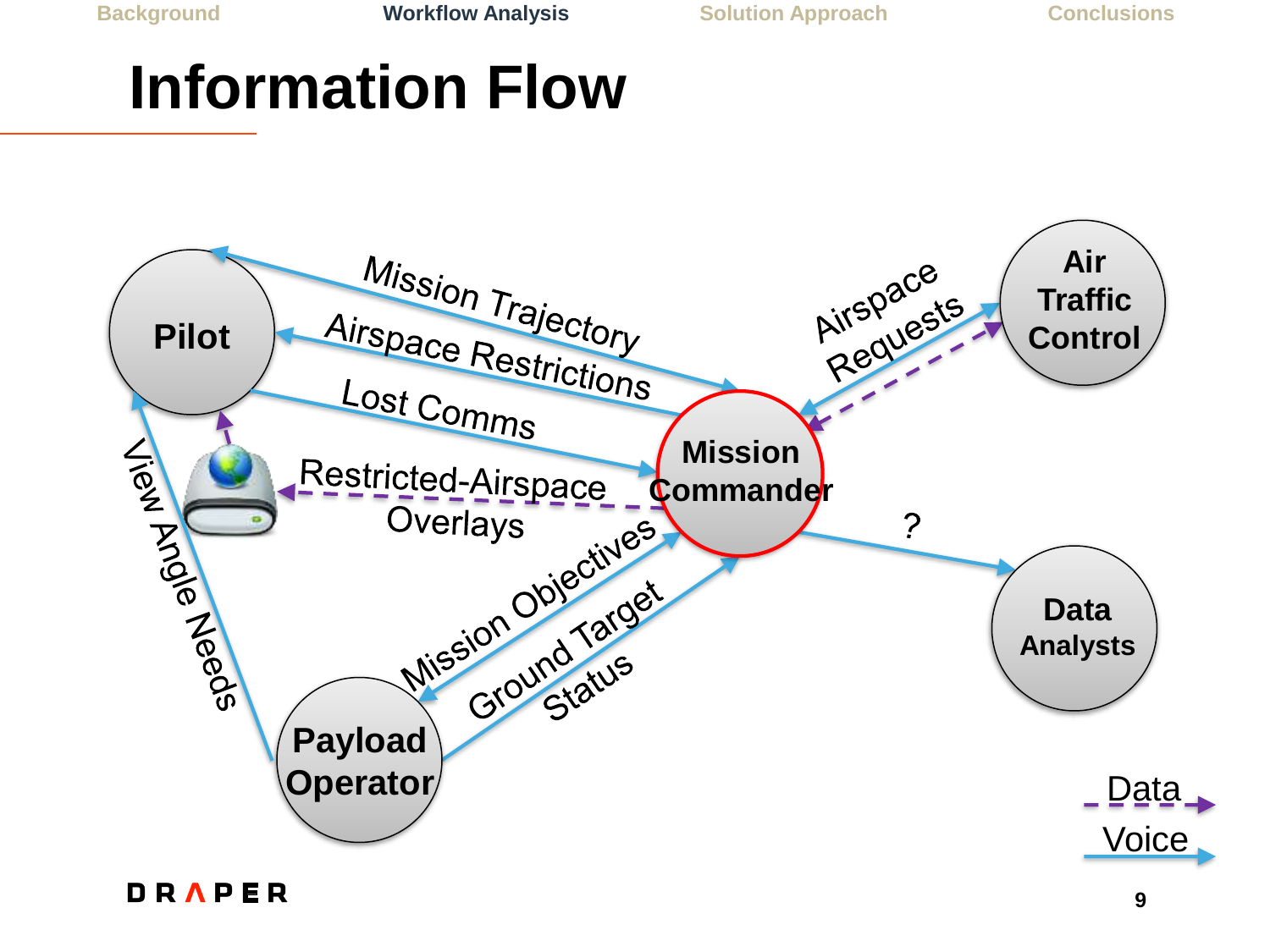# **The Mission Commander is Overloaded!**

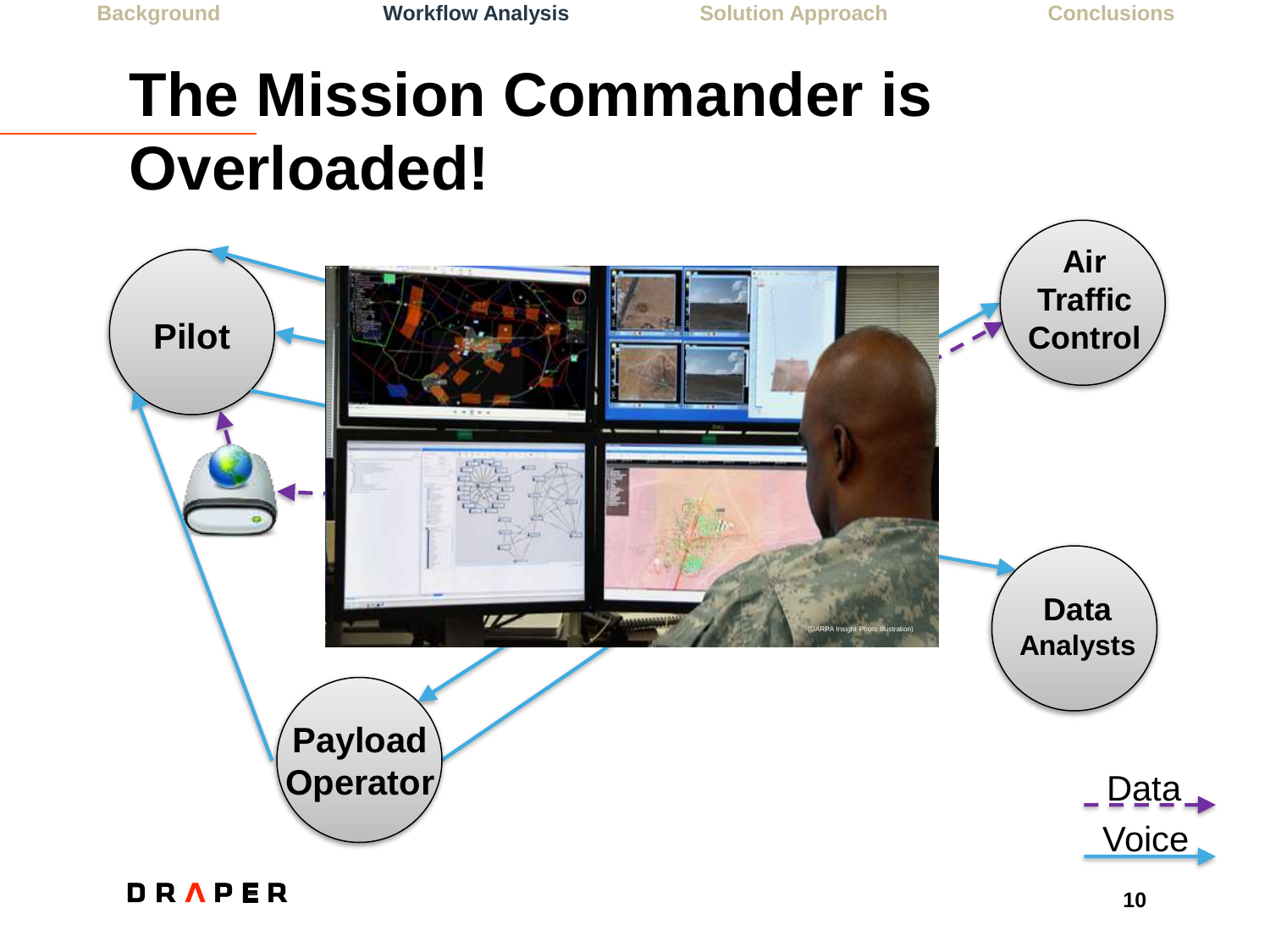### **Primarily Voice-Based Coordination**

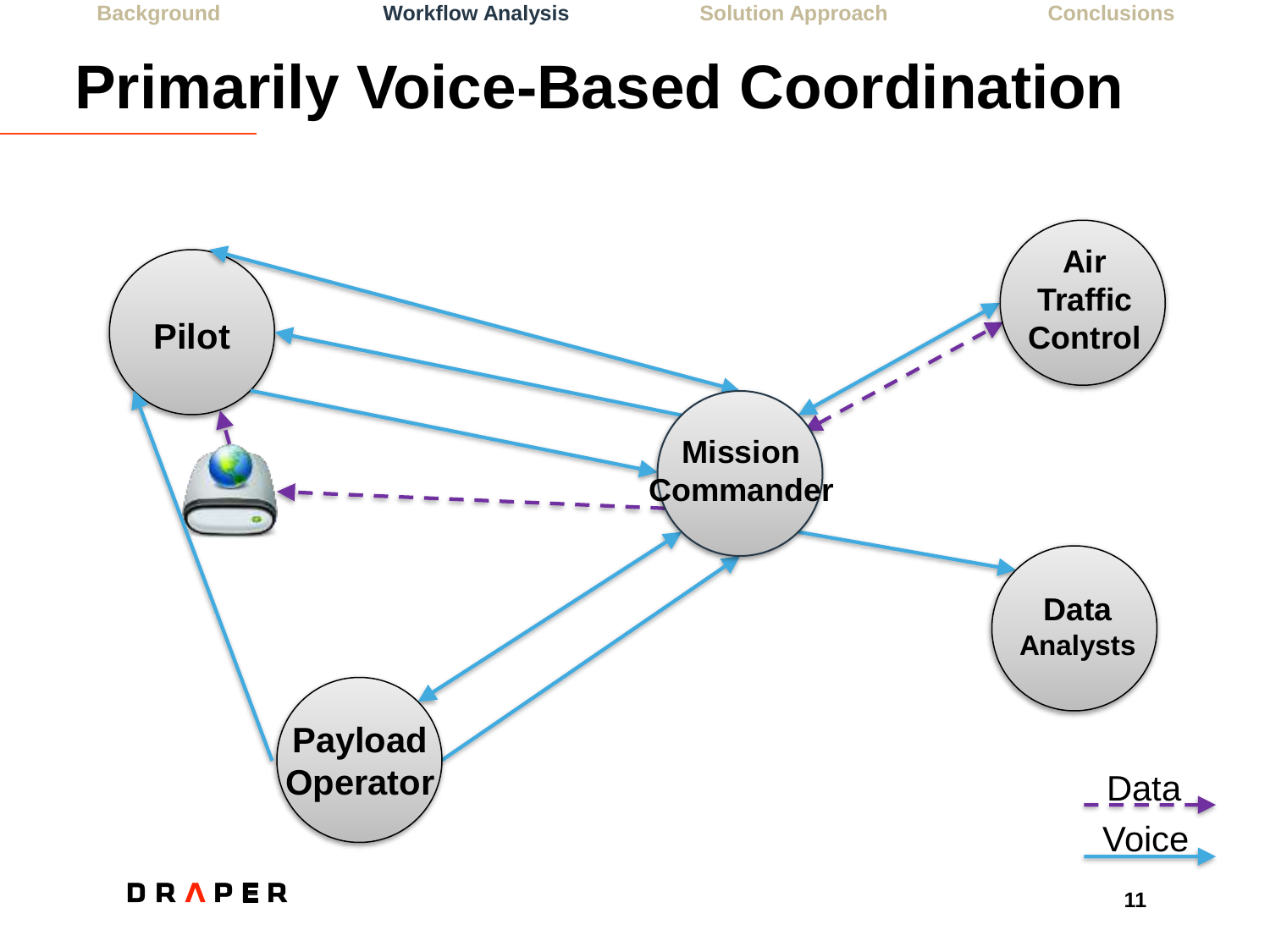# **Enhance Current Single Crew/UAV Operations**

- Reduce Mission Commander Load:
- •Waypoint navigation
	- $\rightarrow$  high-level mission planning
- •Voice-based coordination
	- $\rightarrow$  digitally-assisted coordination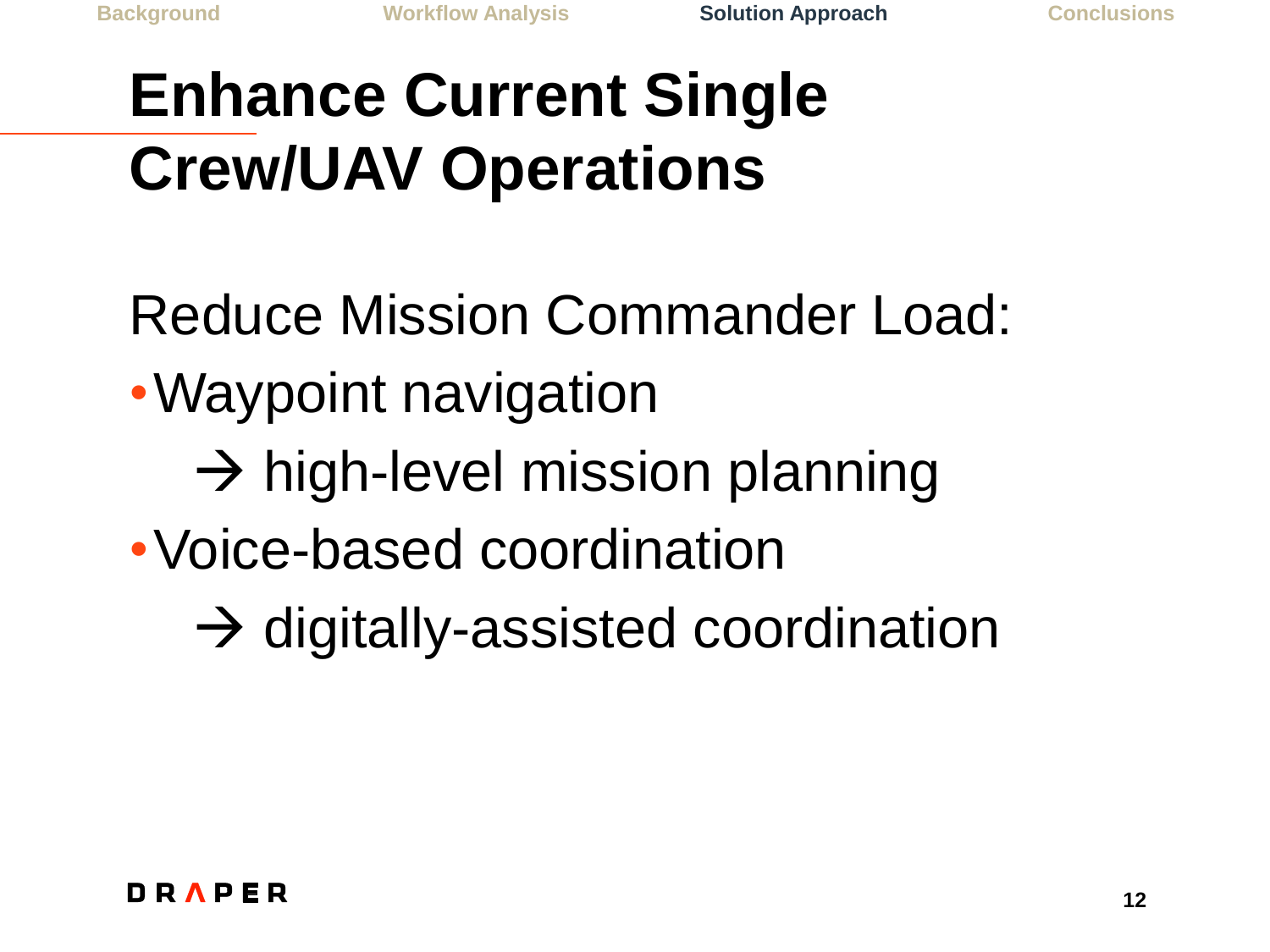**Background Workflow Analysis Solution Approach Conclusions**

#### **… via MAARS**



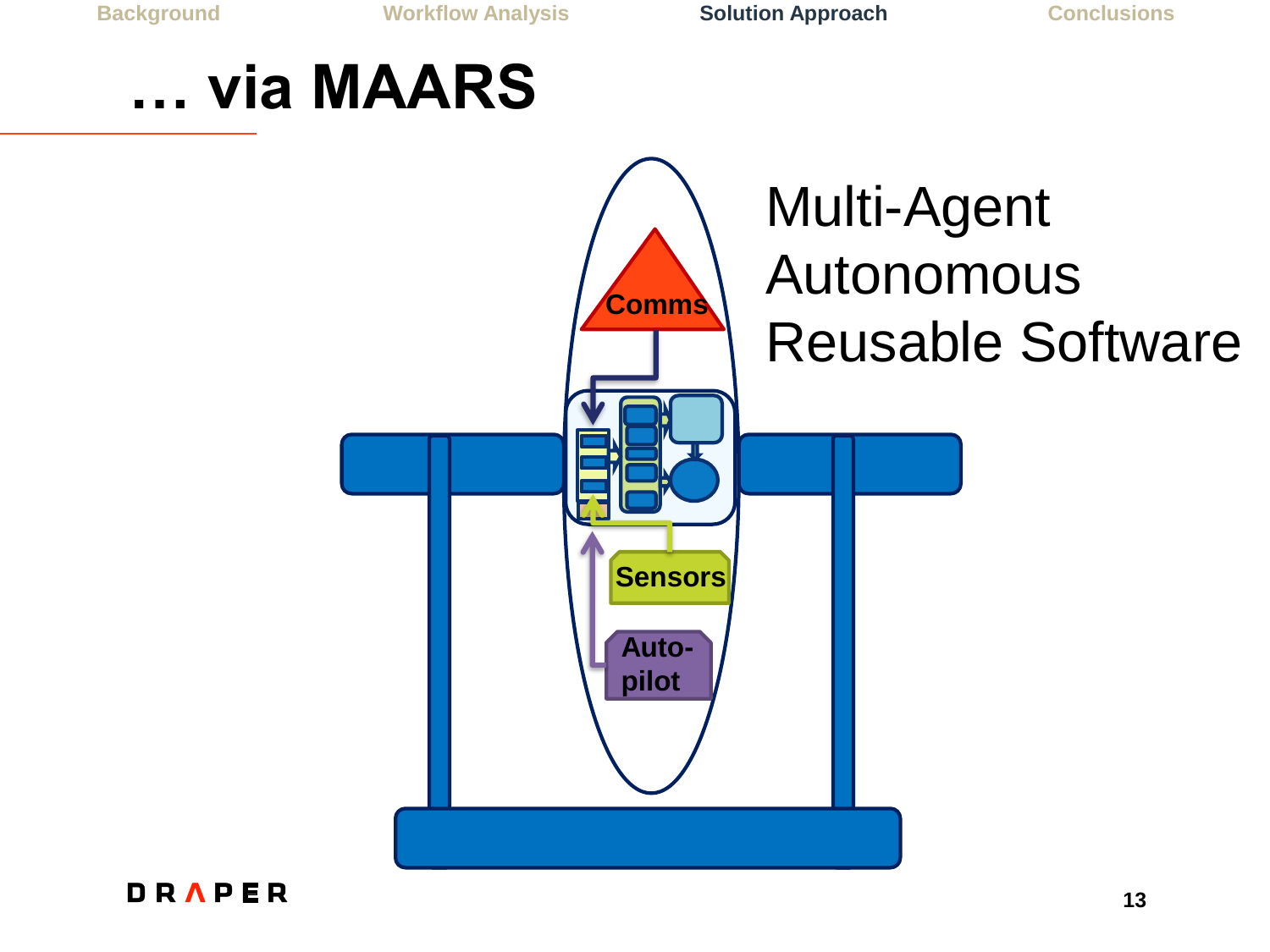## **MAARS Architecture**



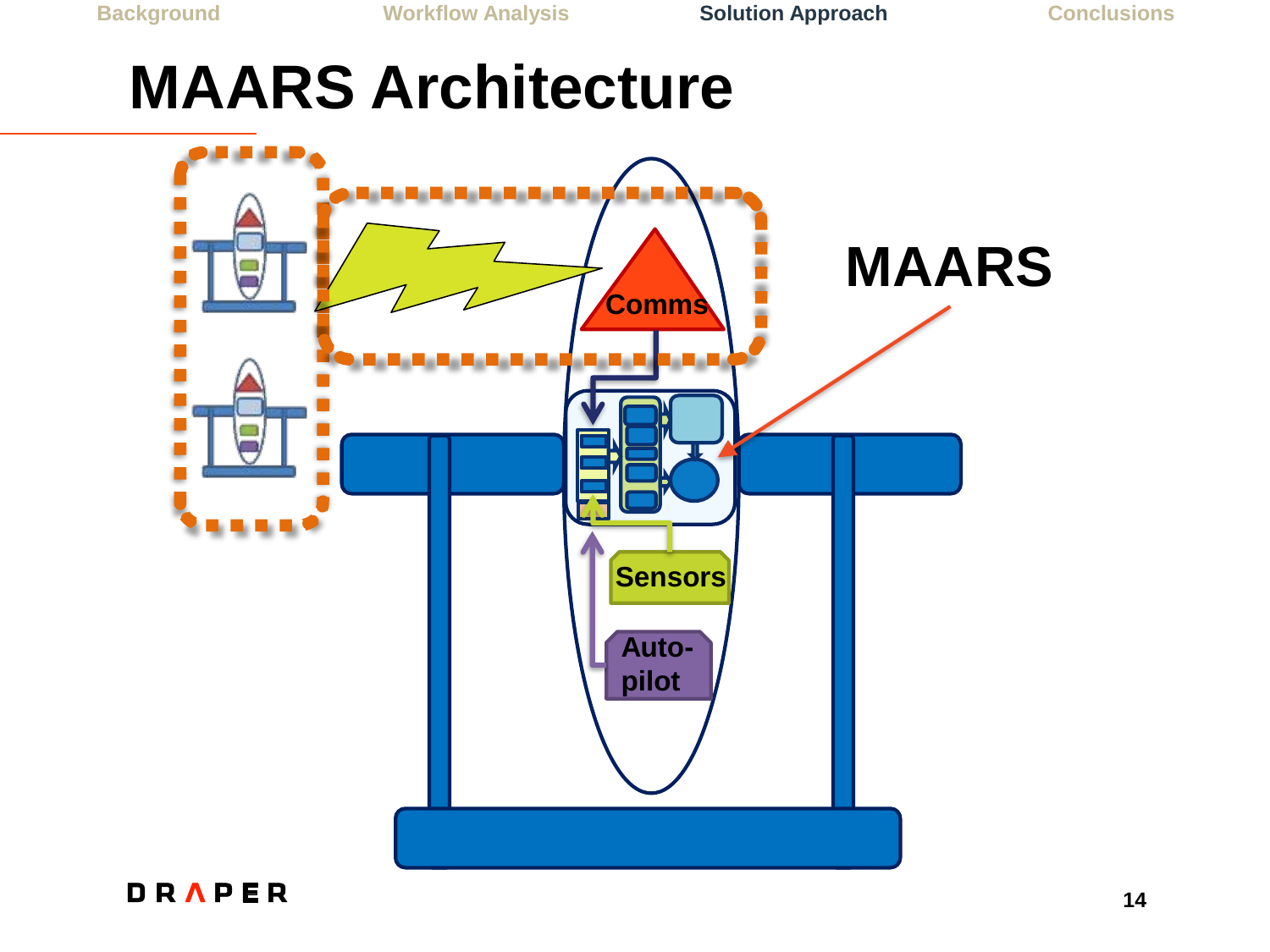### **Capabilities Developed in MAARS**

- •Adherence to geospatial constraints
	- Avoiding terrain
	- Maintaining communication
- •Adherence to mission constraints
	- Ground-target following
	- Airspace management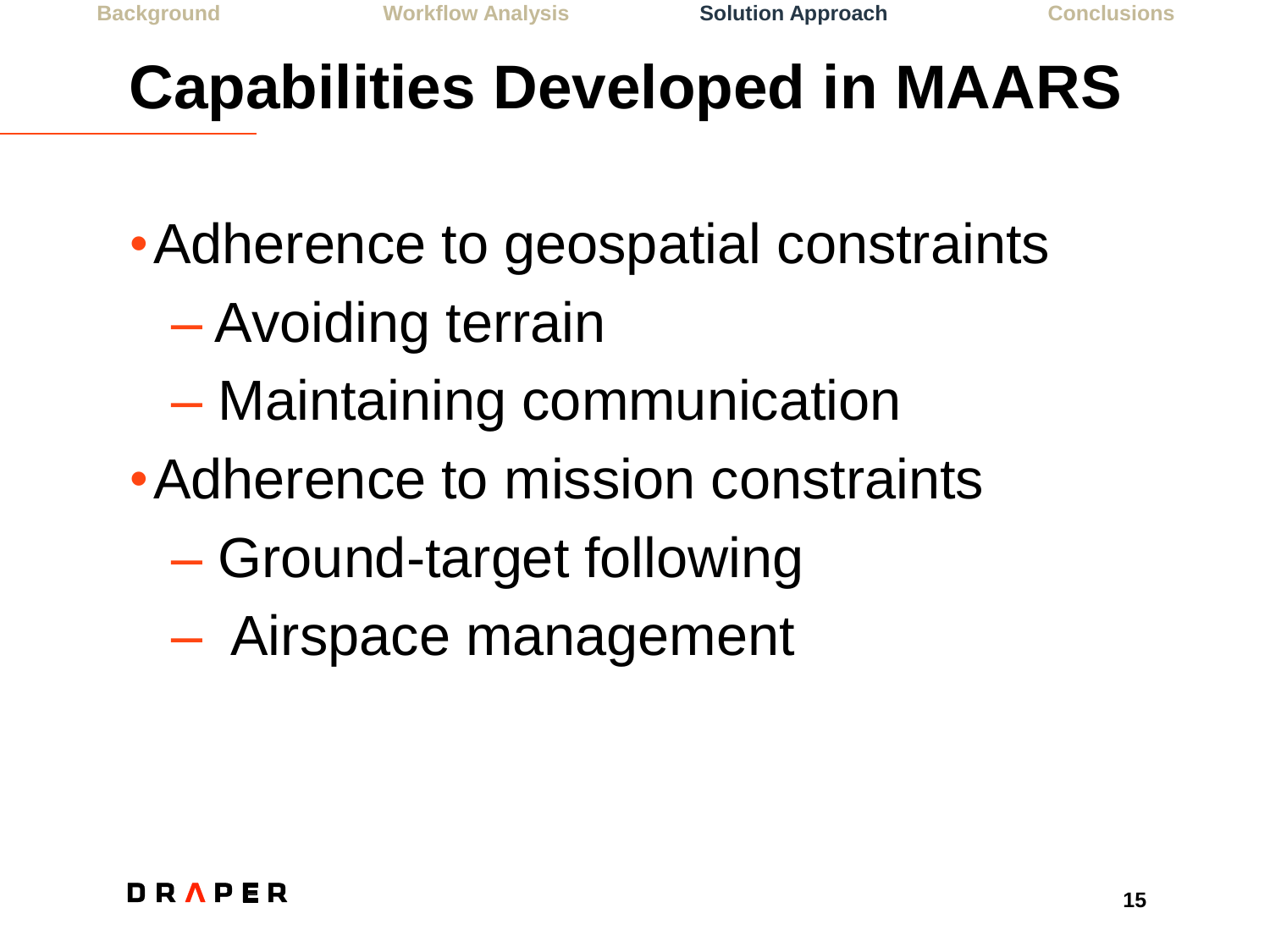### **Adherence to Geospatial Constraints**

Line-of-Sight Avoidance Zone



**Terrain** Avoidance Zone

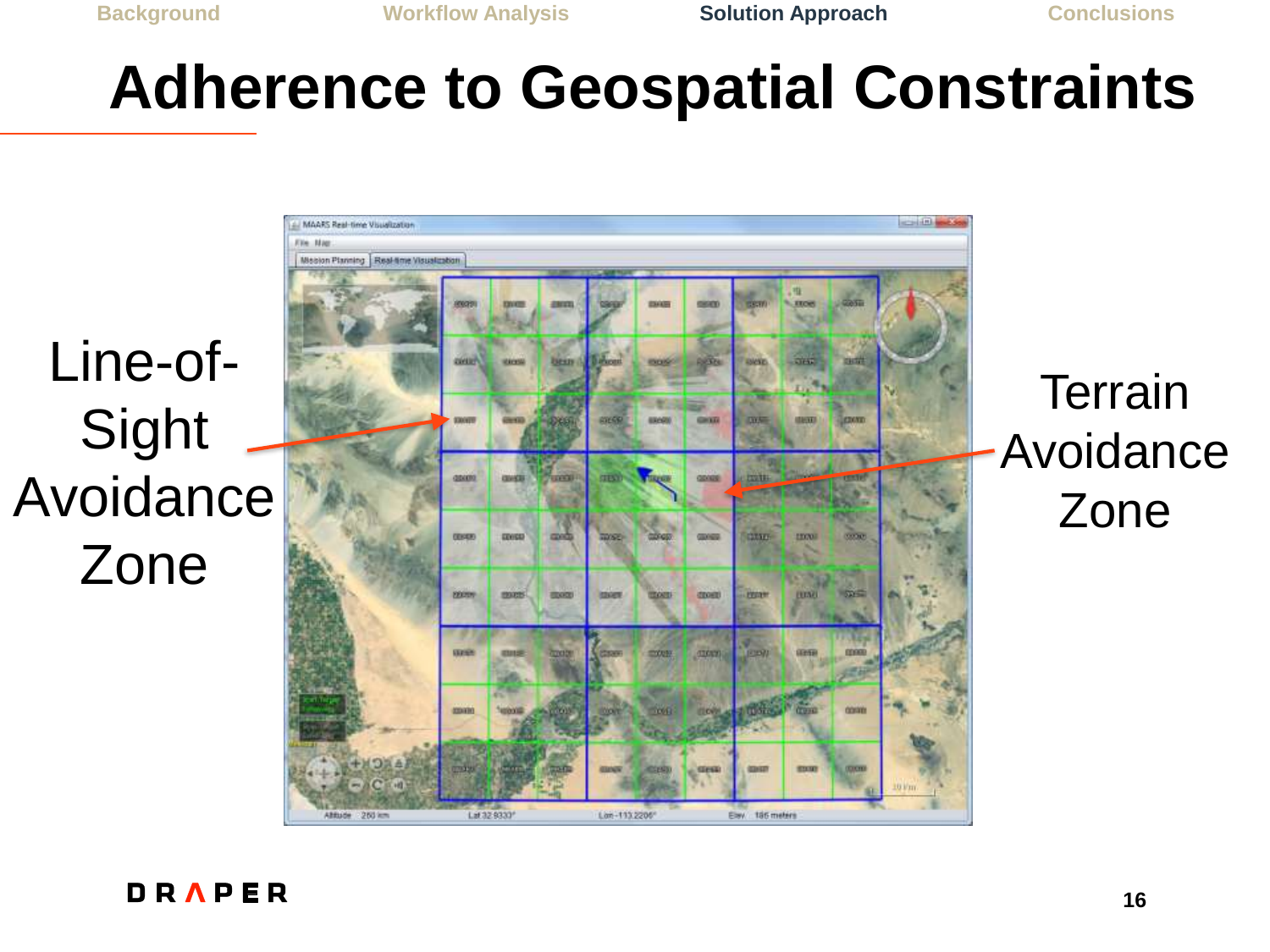#### **Adherence to Geospatial Constraints**

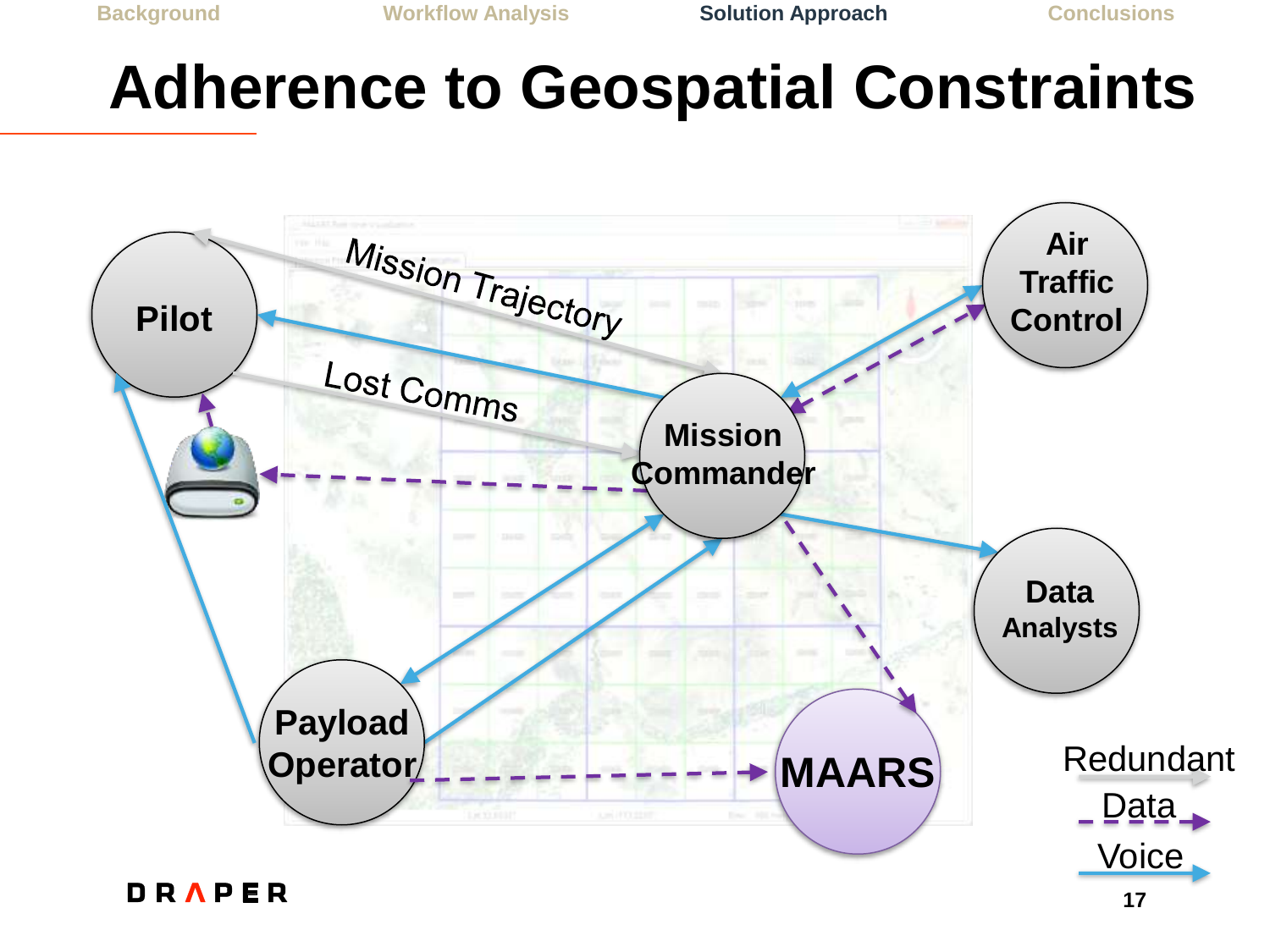#### Payload Interaction



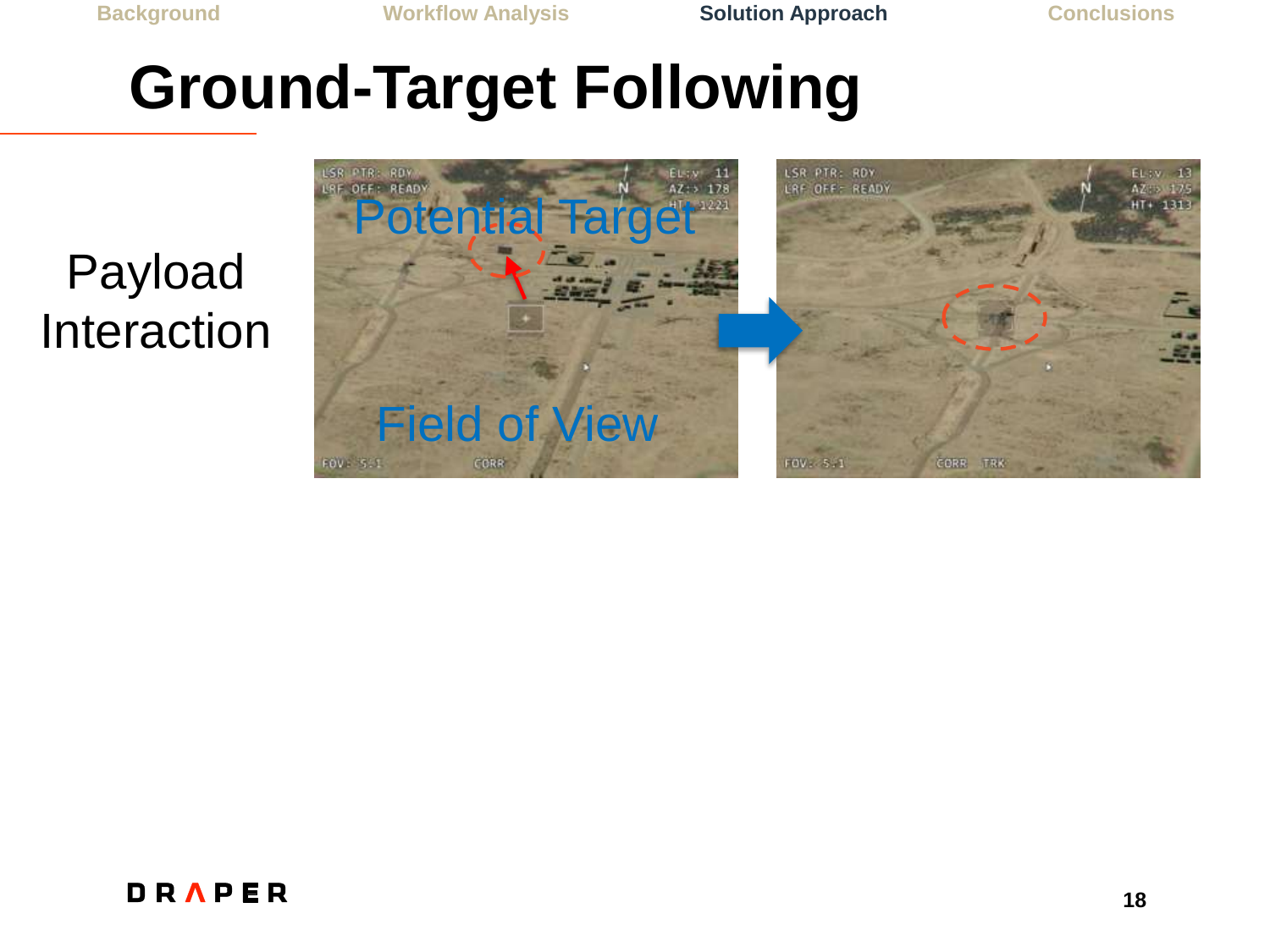#### Payload Interaction

Autonomy Visualization Interaction



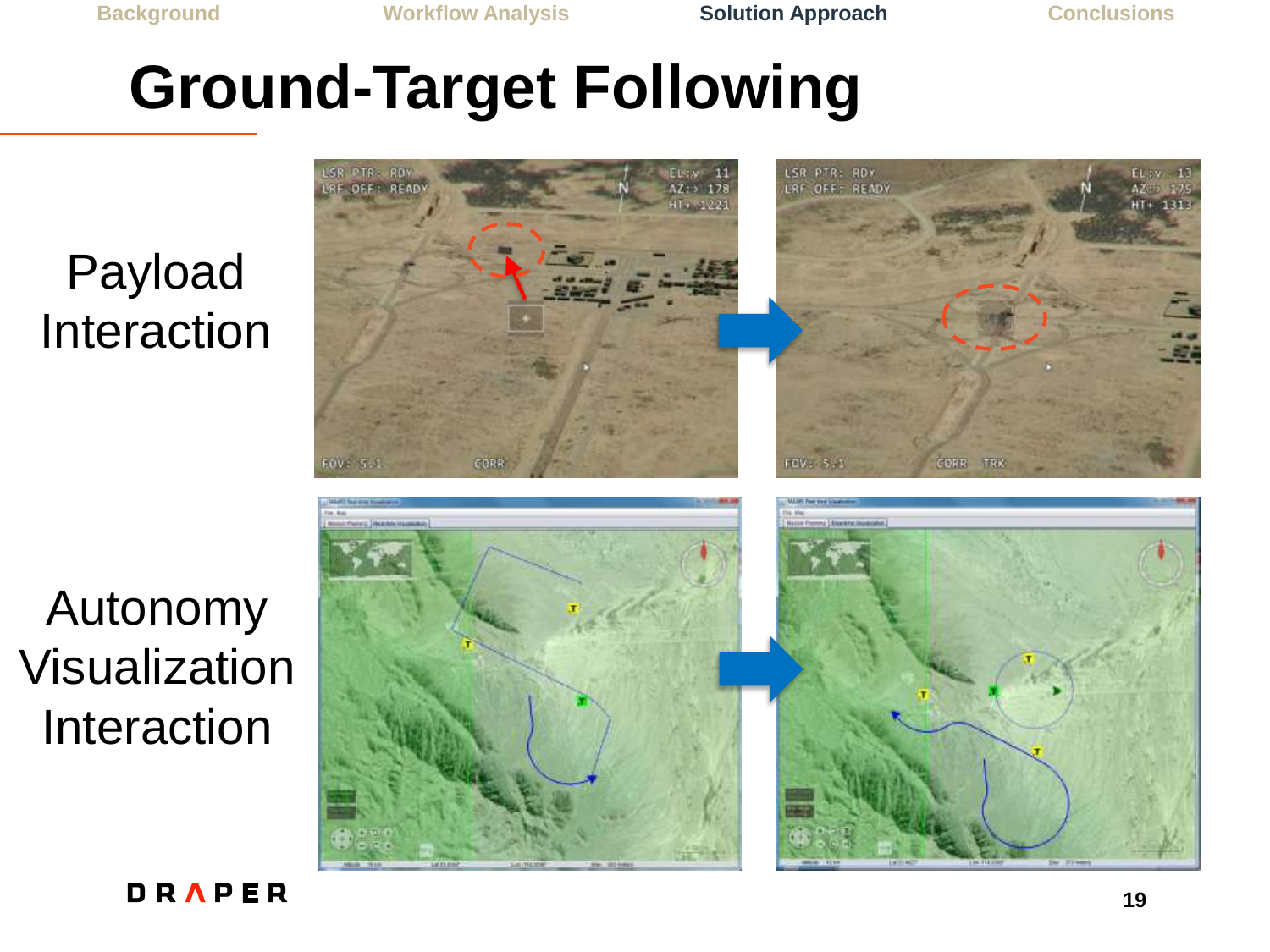



Autonomy

Interaction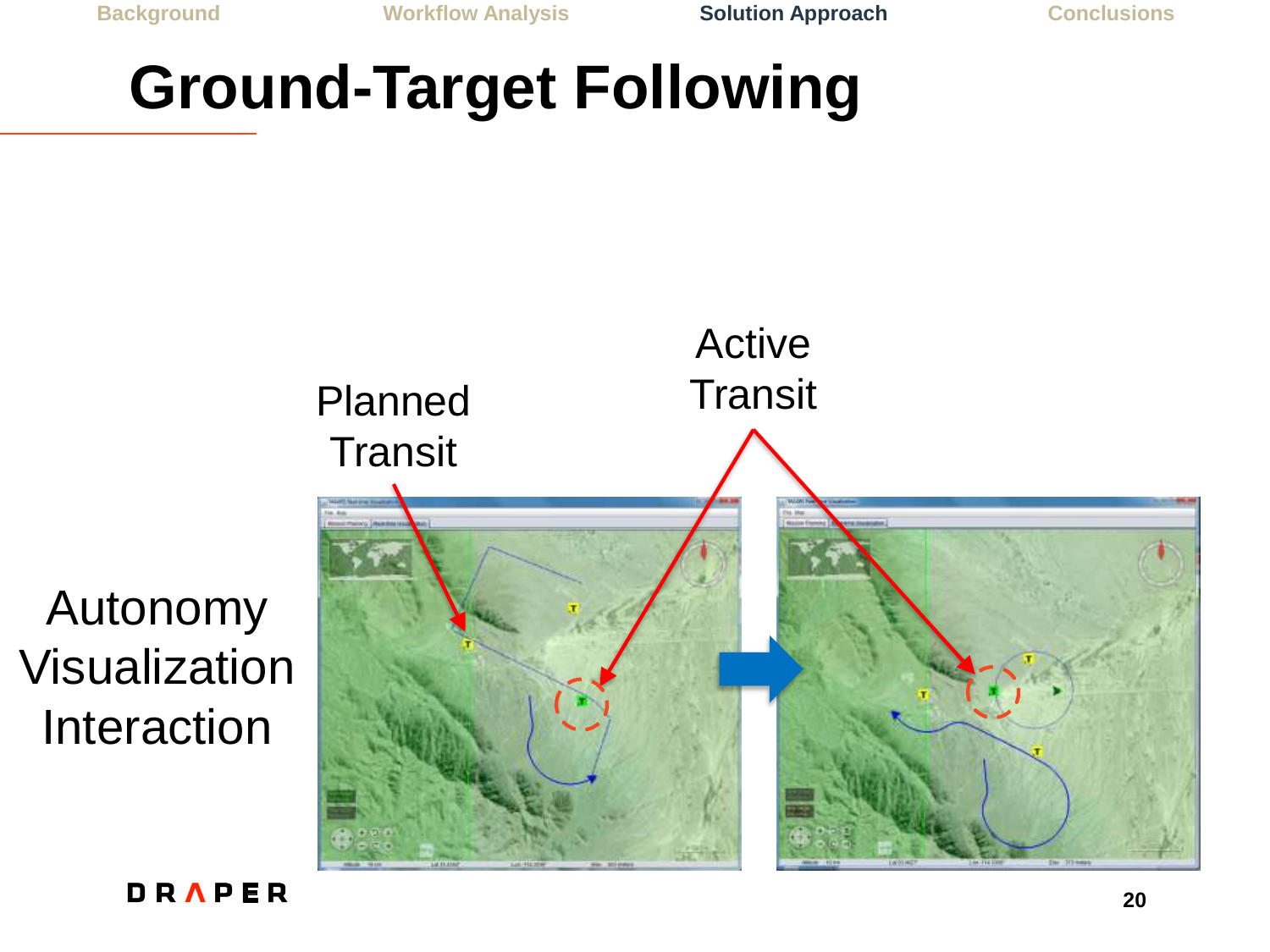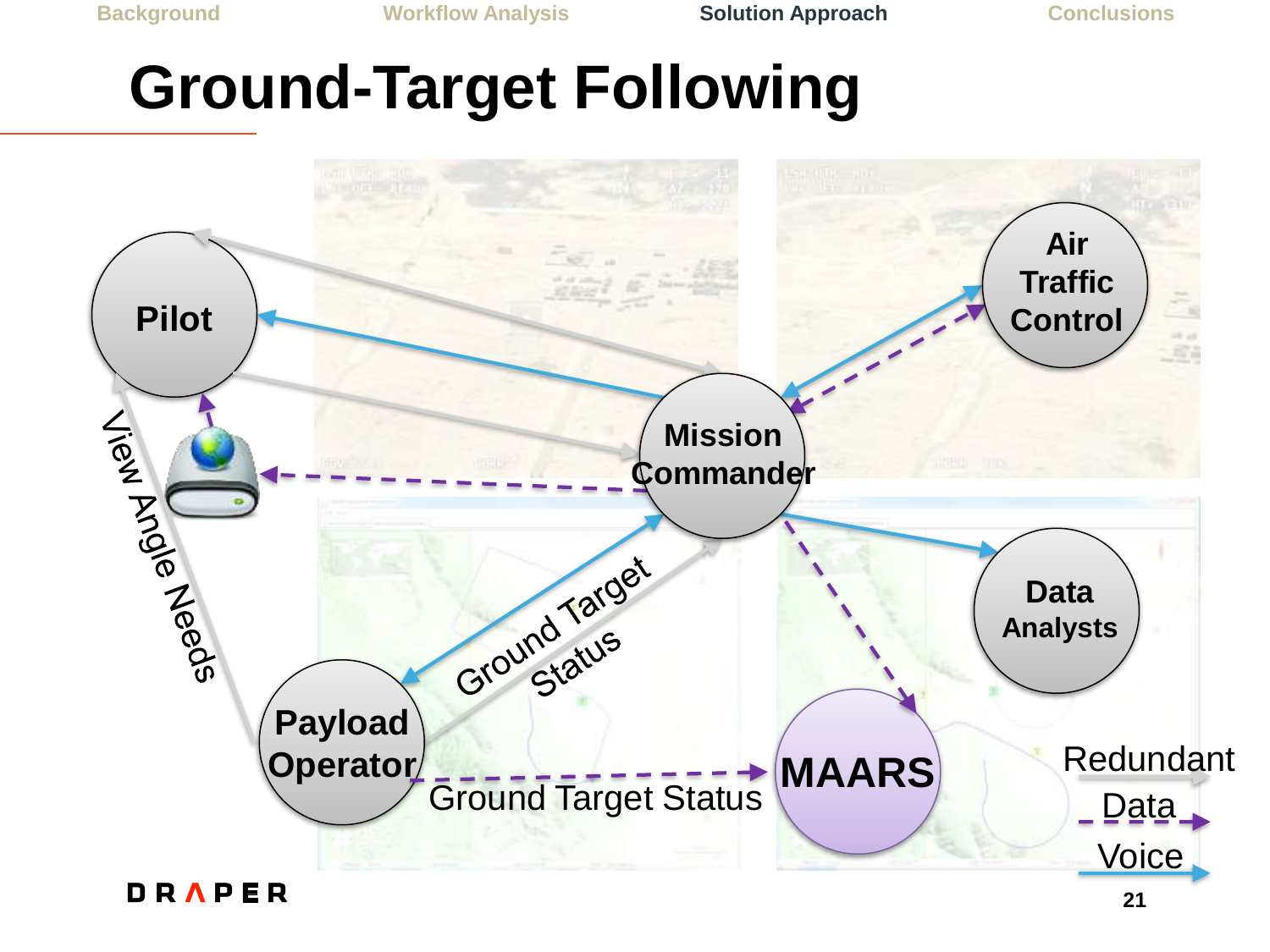### **Airspace Management**

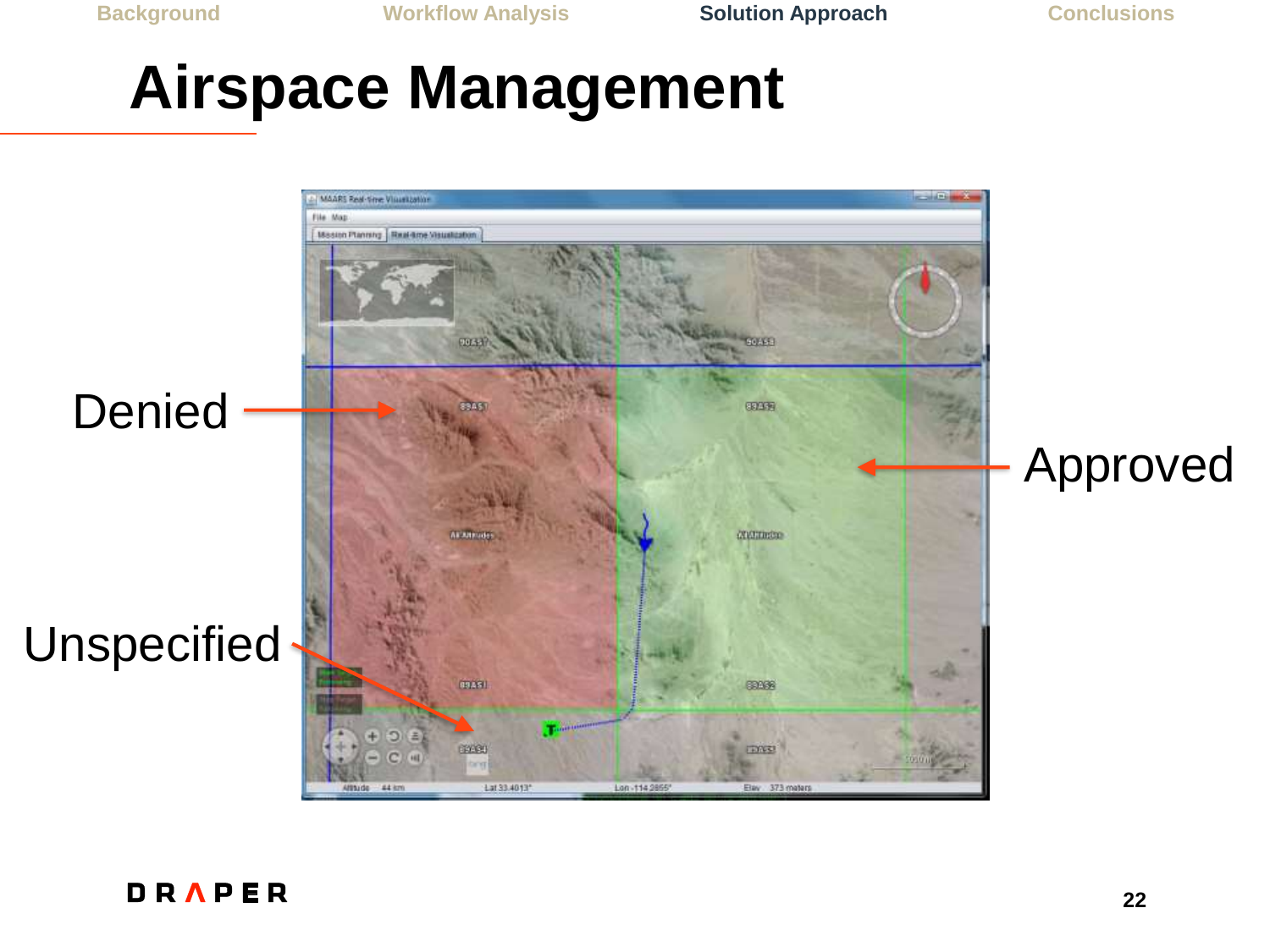### **Airspace Management**

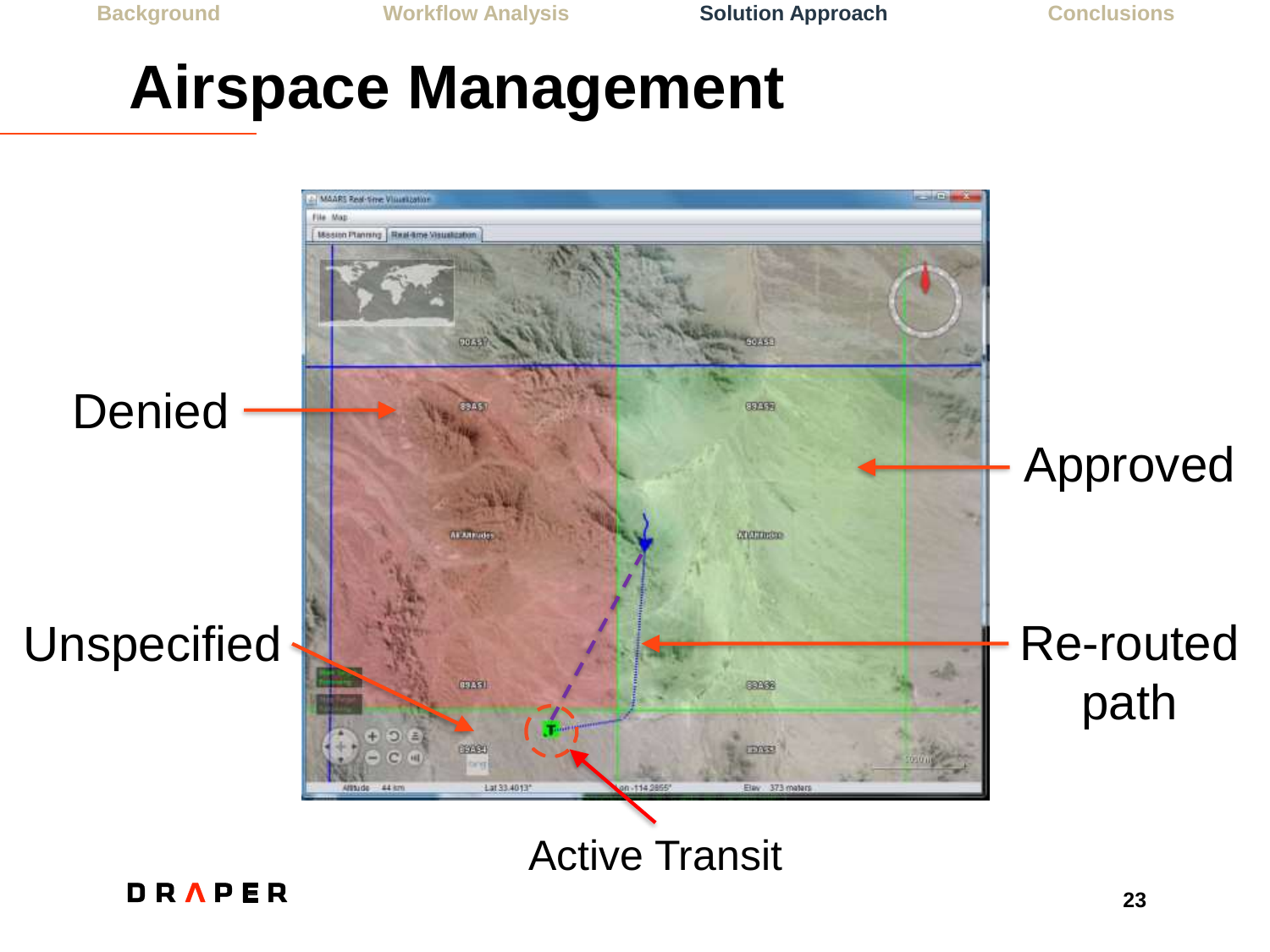### **Airspace Management**

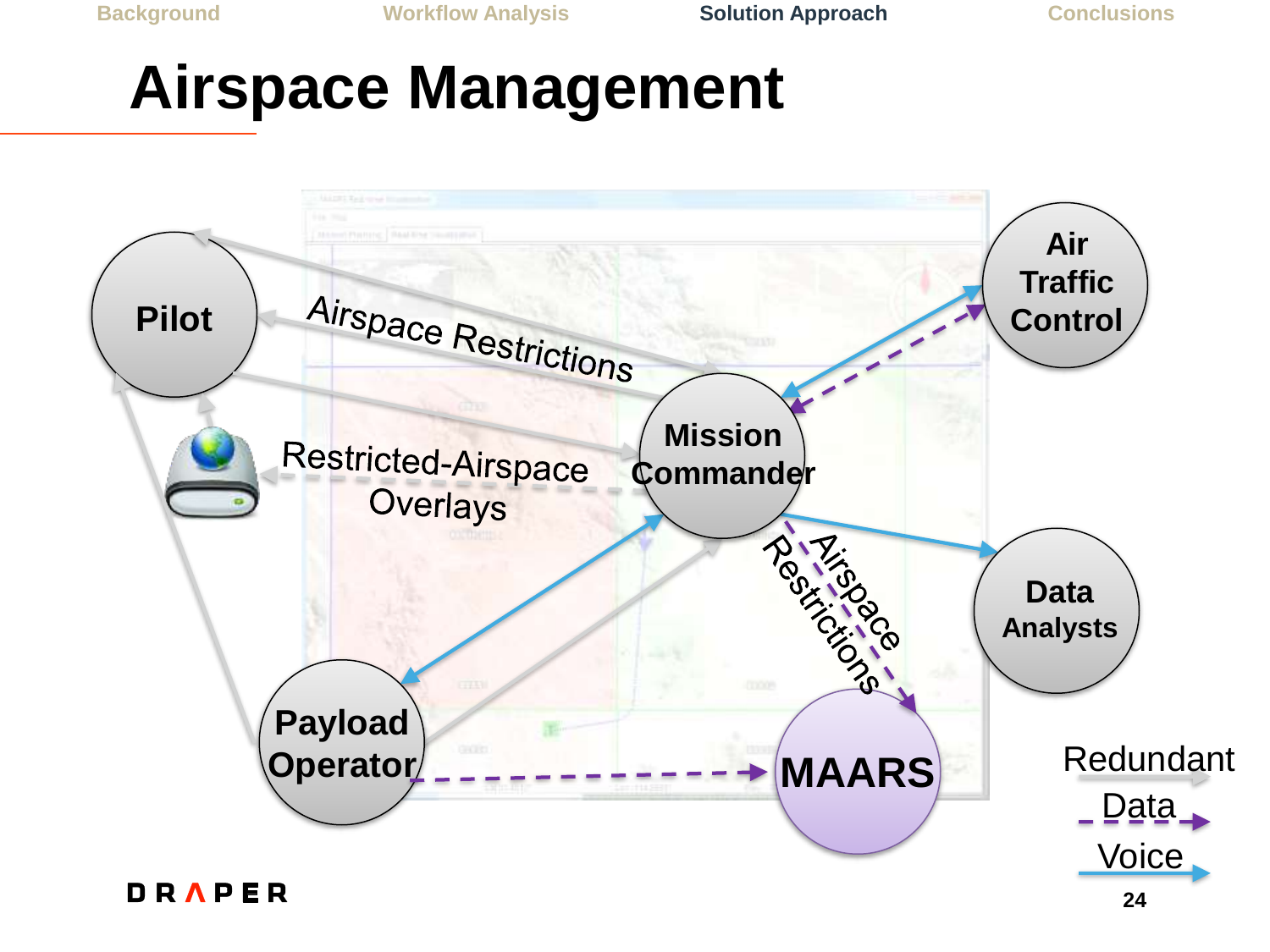# **Resulting Workflow: Reduction in MC and Pilot Load**

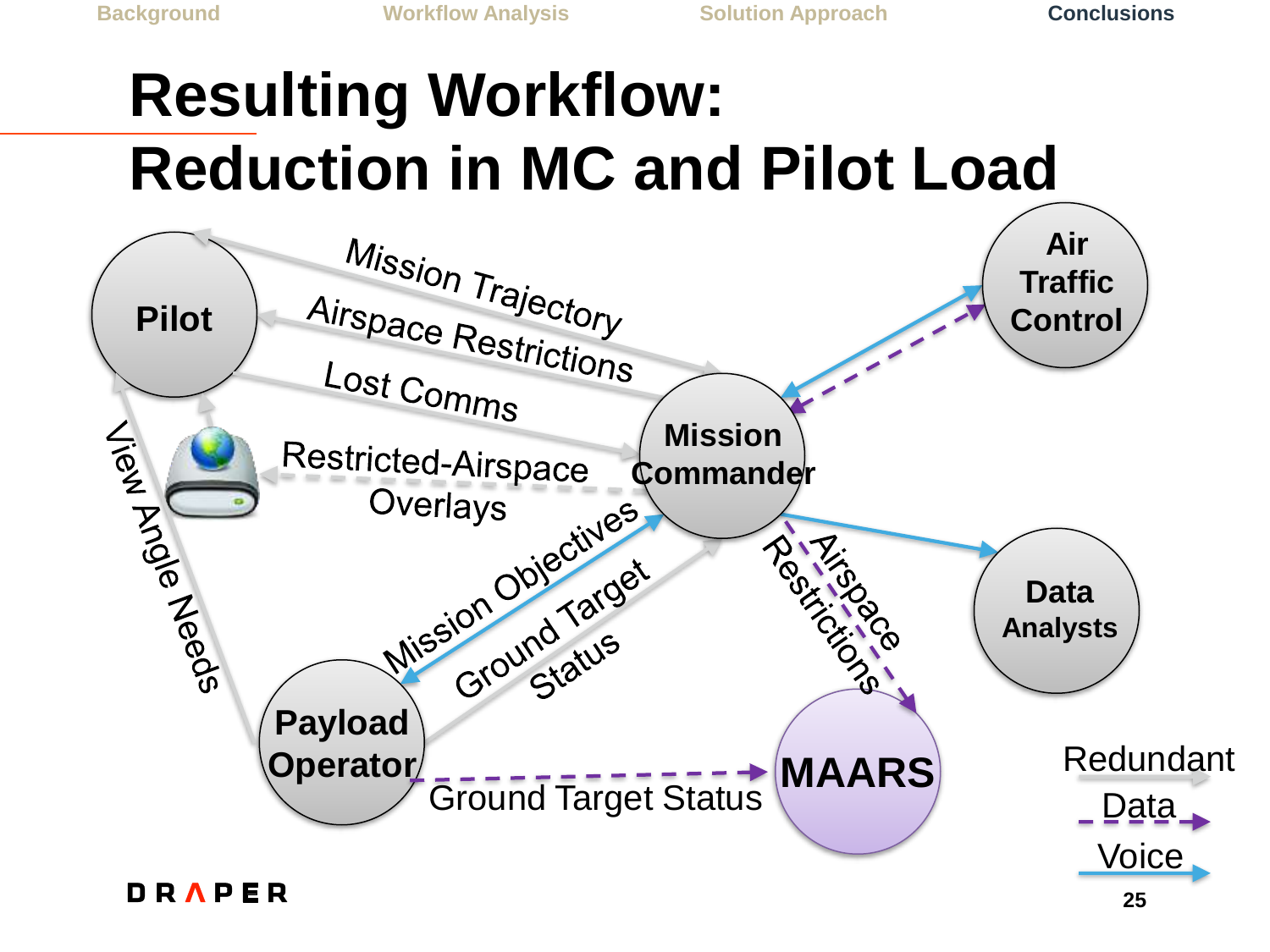### **Combine MC/Pilot into One Role**

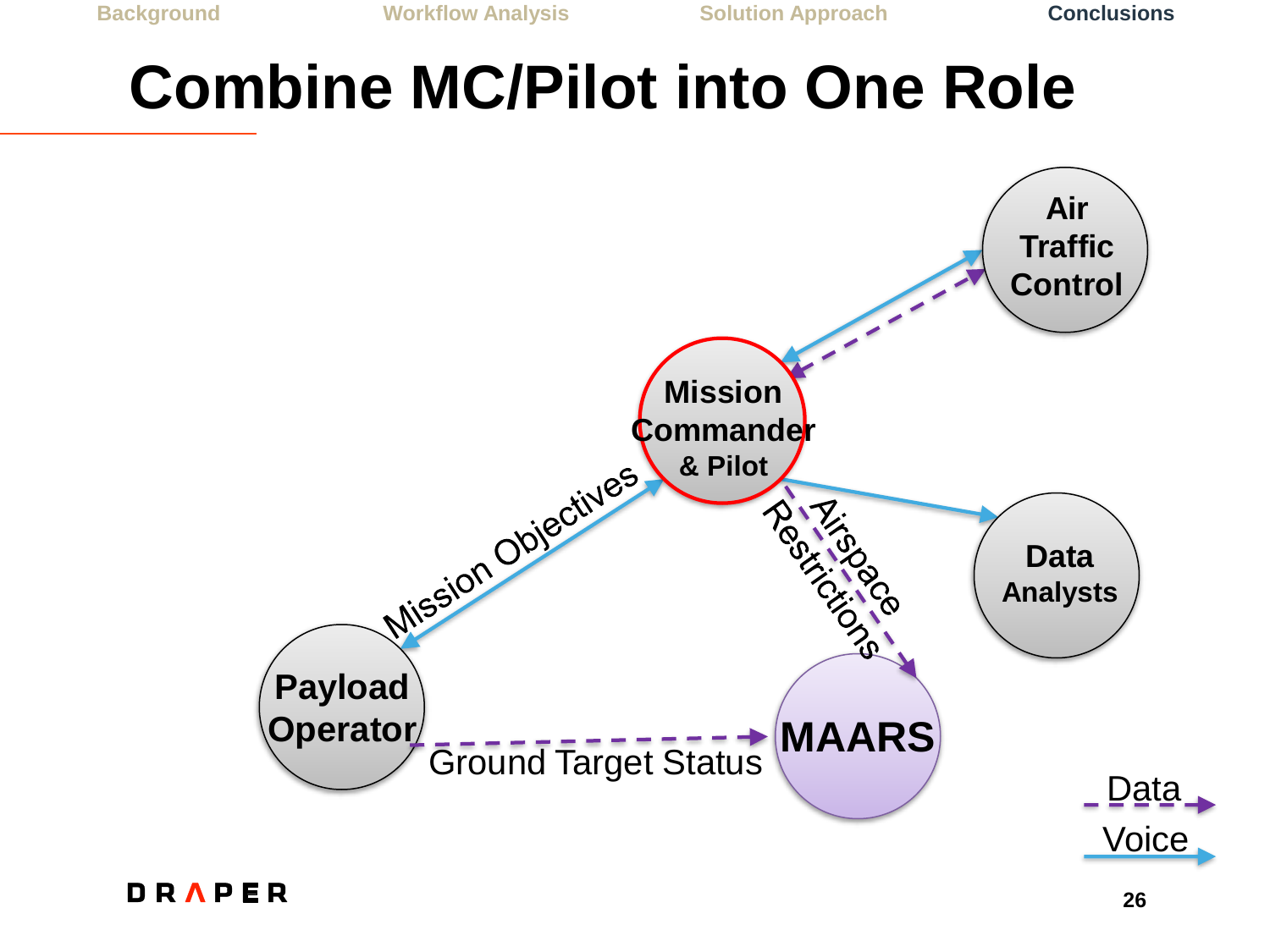### **Combine MC/Pilot into One Role**

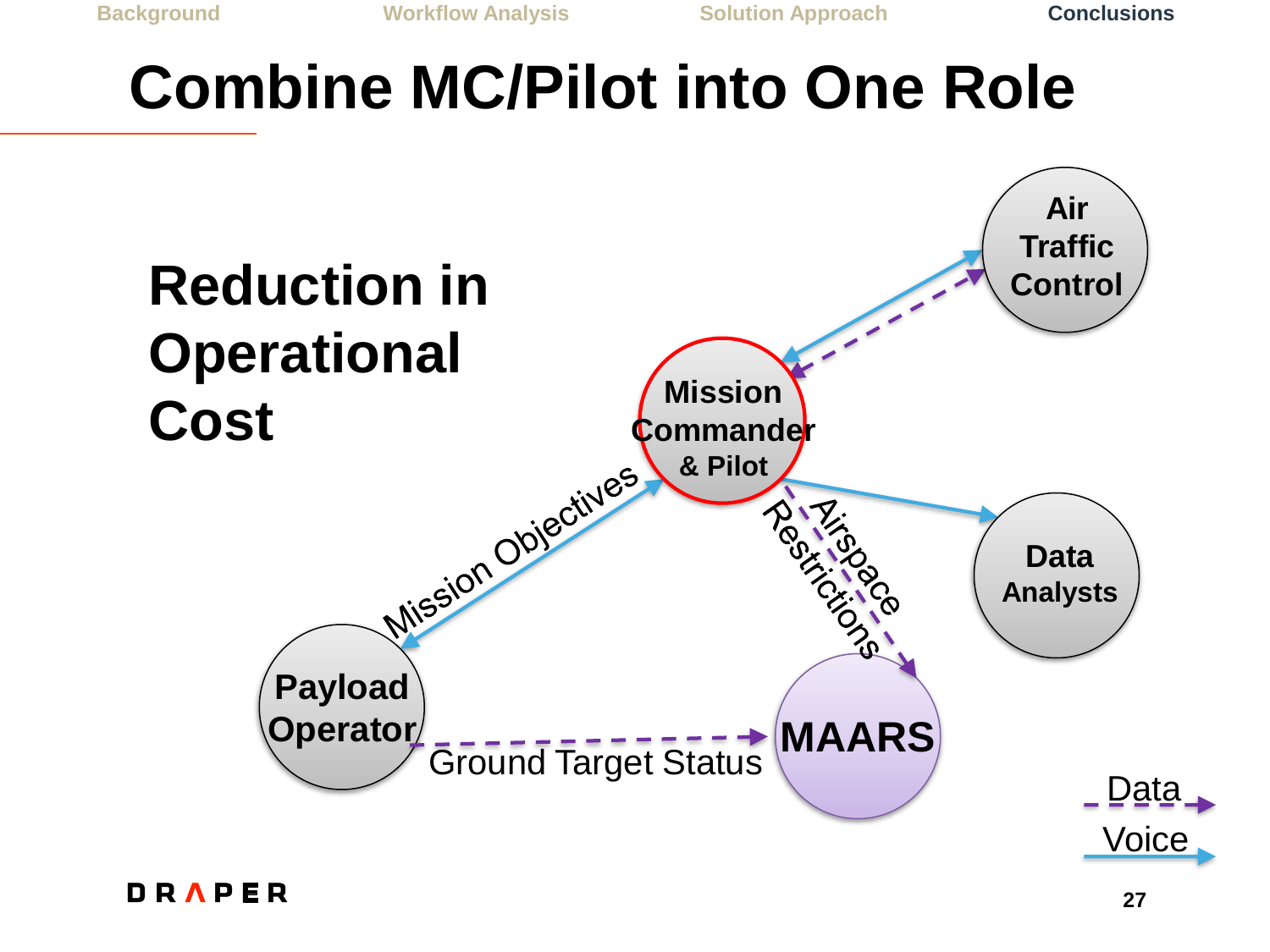### **Future Work**

#### Enable Dynamic (real-time) Mission Planning

#### Enable Single Crew to Perform multi-UAV Operations

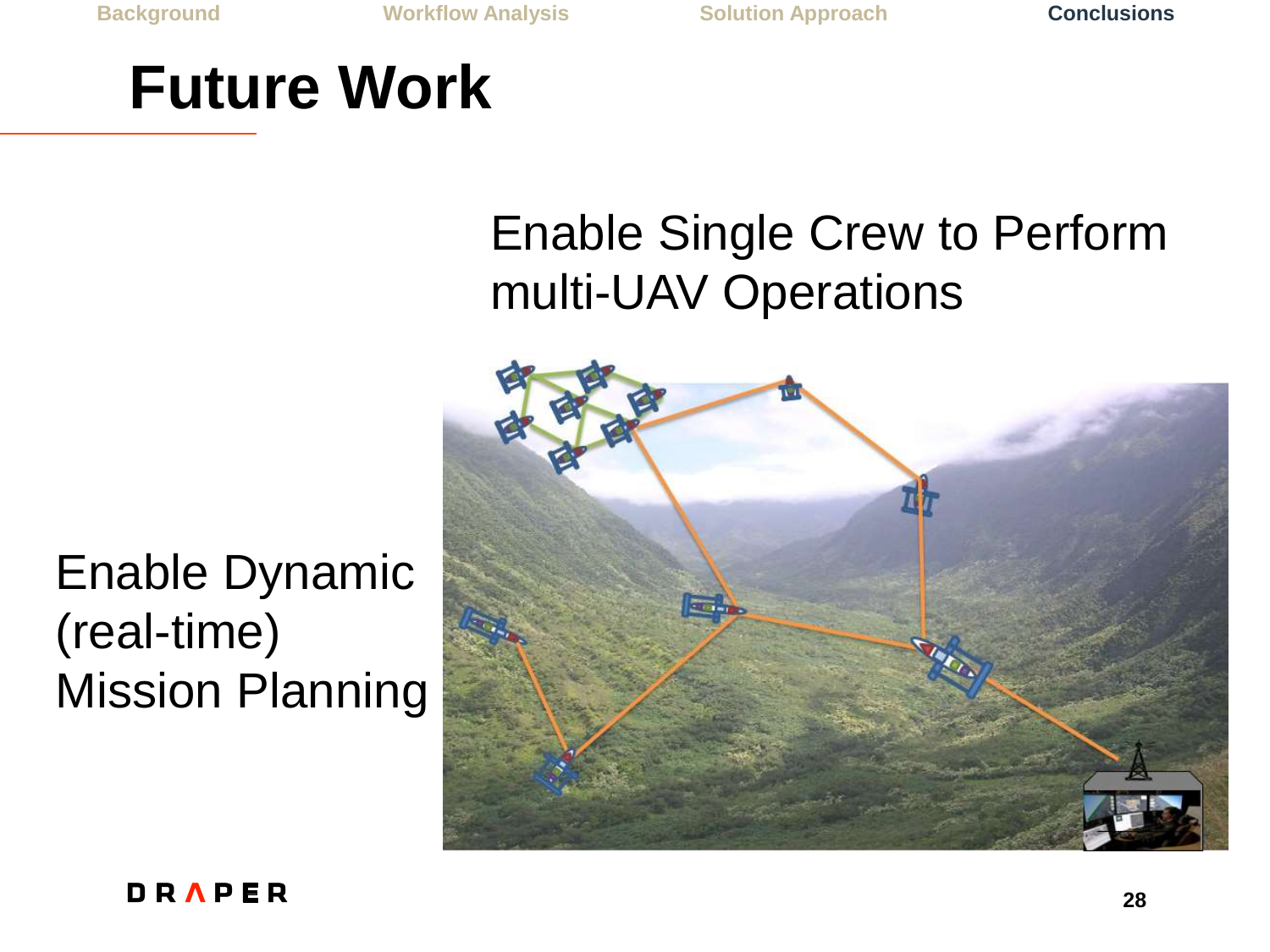### **Acknowledgements**

Contributors:

- Dr. Rahul Chipalkatty
- Matt Grammes
- Tim Gomeringer
- Arch Owen

Contact: Dr. Zahar Prasov Research Engineer Draper 617-258-1724 [zprasov@draper.com](mailto:zprasov@draper.com)

![](_page_28_Picture_11.jpeg)